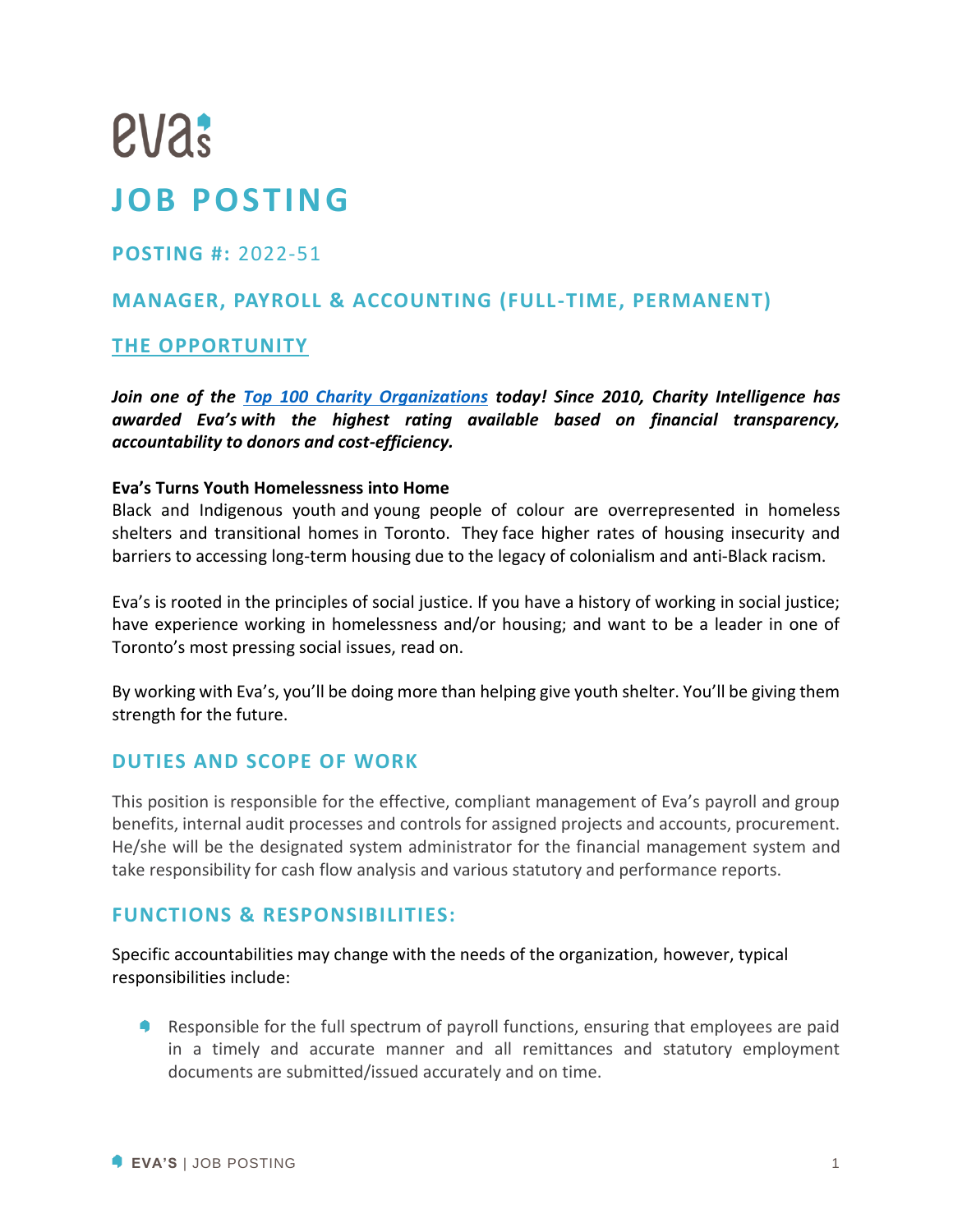- **E** Ensure that all statutory requirements of the organization are met including Charitable Status, Withholding Payments (CPP, EI), Income Tax, Goods and Services Tax, Employer Health Tax
- **Manage Group benefits and RRSP plan in collaboration with HR department**
- **Develop and maintain financial accounting systems for cash management, accounts** receivable and accounts payable
- Assist in Preparing all supporting information for the annual audit and liaise with the Senior Director and the external auditors as necessary
- **Responsible for accounts reconciliation**
- **Manage the cash flow and prepare cash flow forecasts in accordance with policy**
- **Maintenance of the general ledger**
- **Oversee the management of user access to financial systems and provide/oversee** advanced functional guidance and support to all users.
- **P** Develop and implement policies and procedures to ensure that personnel and financial information is secure and stored in compliance with current legislation
- **Recommend and implement new or improved internal financial and accounting policies** and procedures to ensure compliance and increase effectiveness; collaborate with other Finance Management as required
- **Developing and maintaining timely and accurate financial statements and reports that are** appropriate for the users and in accordance with generally accepted accounting principles (GAAP)
- Assist the Finance Director with financial reporting and preparation of financial statements and Annual reports
- **A Assist Program/Project Managers with the preparation of budgets for funding** applications

#### **Project management accounting**

- **Maintain financial records for each project in a manner that facilitates management** reports
- **E** Ensure that accurate and timely financial statements are prepared in accordance with contract agreements with funders
- **P** Provide accurate and timely reporting on the financial activity of individual projects
- **P** Provides administrative back-up for data processing
- **Ensure the effective management of bank deposits**

#### **Team Management**

- **Provides input in developing/creating the Key Performance Indicators (KPIs) for the** performance management of staff responsible for Payroll and Accounting to monitor their achievements on regular basis.
- **Provides learning opportunities and coaching to support the performance and** development of the Payroll and Accounting team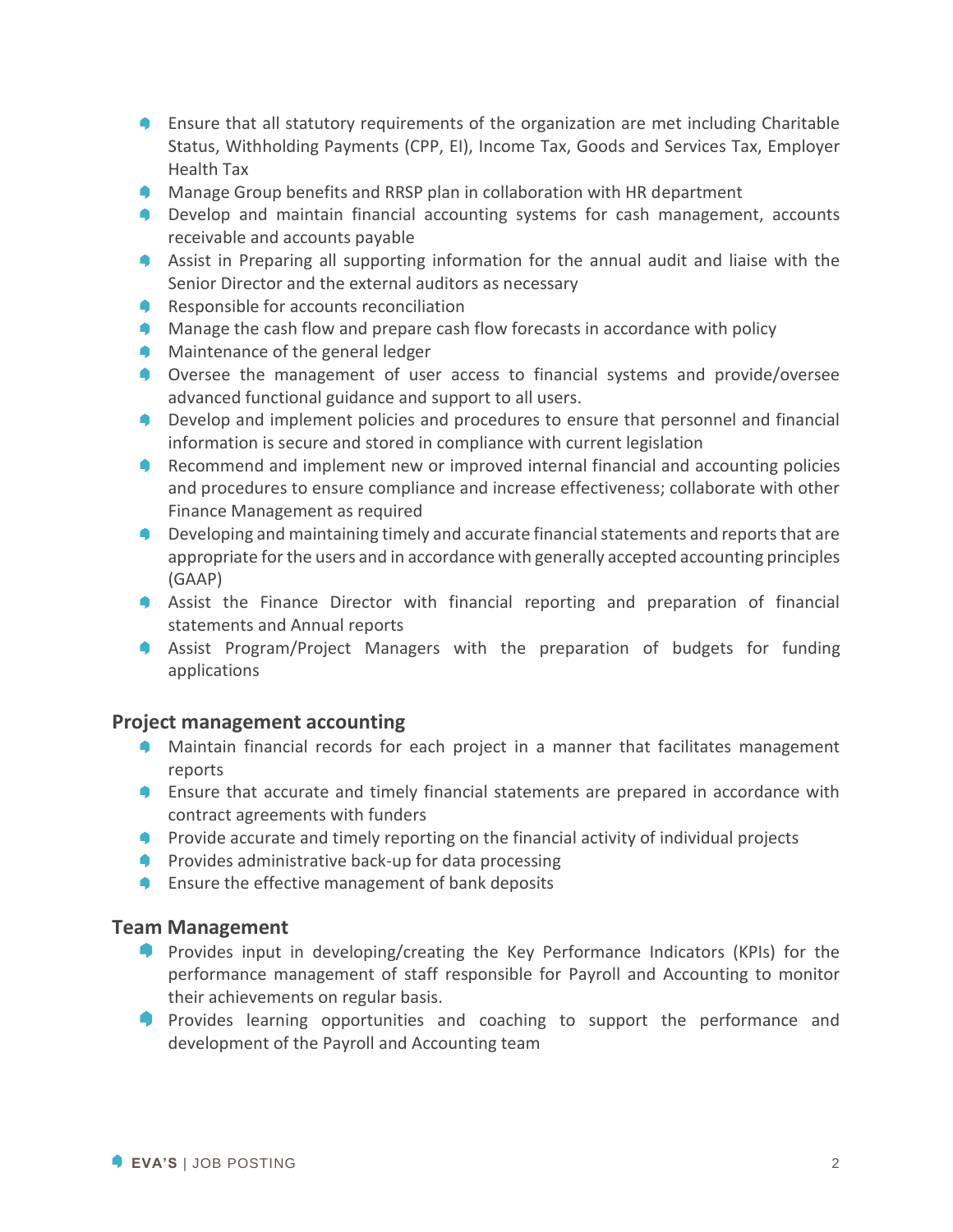#### **PROBLEM SOLVING**

The Manager, Payroll and Accounting is a senior operational Finance resource, with deep expertise in areas of payroll and accounting processes and standards, financial systems, and reporting requirements. It is depended upon to be able to analyze and resolve complex financial problems using both critical thinking and evaluative judgement. Is expected to apply expertise pro-actively to anticipate and avoid problems and/or to mitigate risk. Must be able to synthesize and manage conflicting opinions and priorities to facilitate and/or make the best financial decisions.

## **DECISION MAKING/INDEPENDENCE OF ACTION**

Trusted as a subject matter expert, to make and implement evaluative decisions on financial issues in somewhat vague situations, involving differing stakeholder perspectives or multiple variables, considering the impact on other departments or teams. Is very thorough in seeking and evaluating relevant information, and probes to obtain a full understanding of "what and why". Analyzes multiple variables to model "what-if" scenarios, and determines appropriate decisions to support compliance, quality control and risk management within the parameters defined by policy, legislation, contractual obligations and GAAP.

#### **MANAGING AND LEADING**

This position is a key member of the Finance Leadership team. With general direction from the Sr. Director Finance, it provides experienced operational leadership, guidance and coaching to a focused group of individual contributors. It holds independent responsibility for the selection and development of its team, and the latitude to make employment decisions and assign responsibilities within the team. As a subject matter expert, it is also depended upon to contribute to the most complex work; to provide recommendations and input into key financial issues, and to provide financial mentoring and guidance to business owners and staff.

#### **PHYSICAL EFFORT**

This position requires low intensity physical effort. It is a standard office position, requiring a great deal of sitting in an ergonomic position, with freedom to move at will. While there is no requirement for notable physical effort, cooperation and support of other staff is encouraged where appropriate, for example at events or time-sensitive situations; office moves, etc.

#### **MENTAL EFFORT**

This position requires a moderate degree of mental effort to concentrate on technical/functional issues; remain on top of group objectives and budget; resolve challenging operational issues; and/or deal effectively with confrontational or other stressful situations related to team leadership.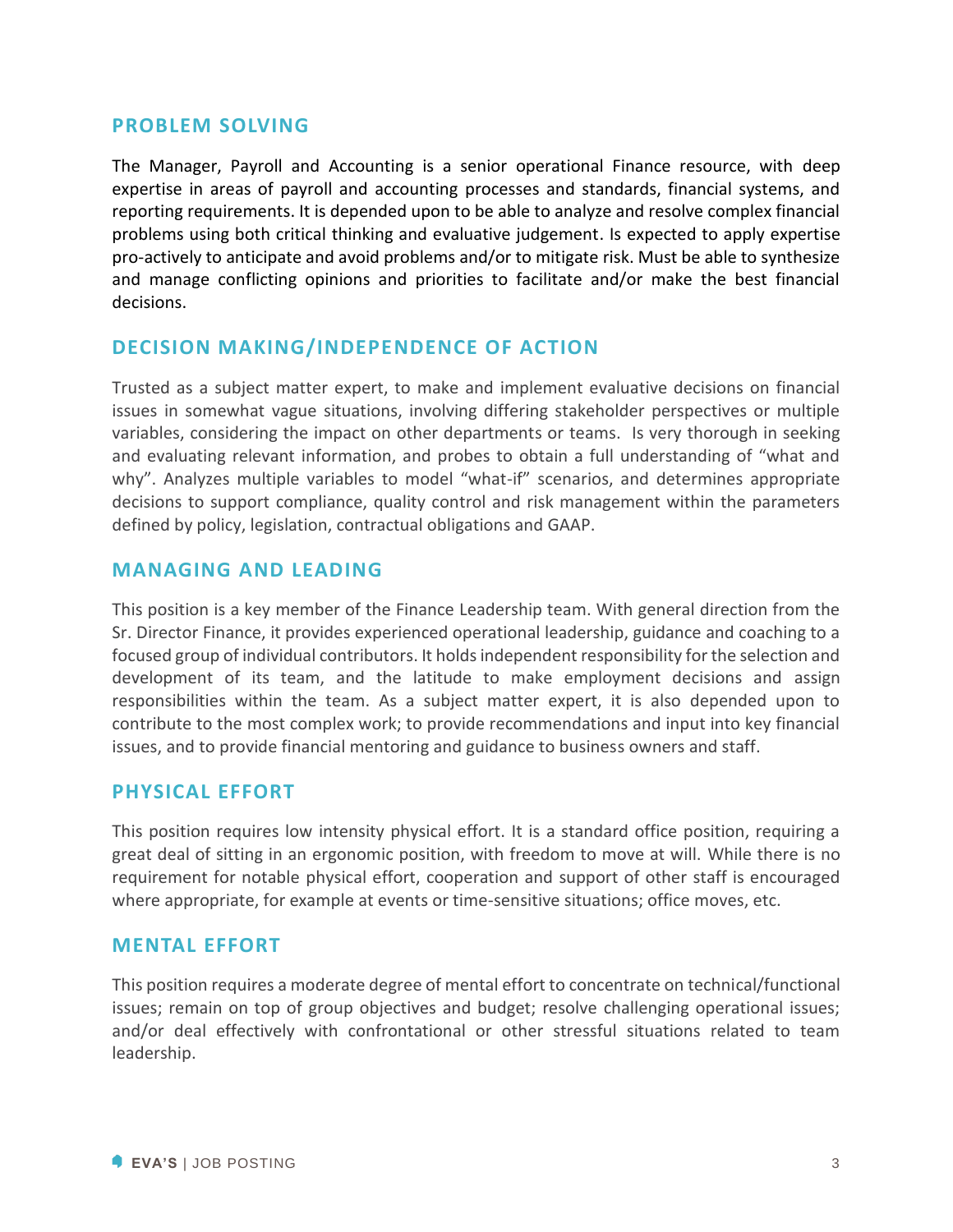## **WORKING CONDITIONS**

Works in a comfortable office or home environment, may be expected to travel outside of the GTA on an occasional basis. Travel would generally be one week or less to attend conferences or trainings, or to support project deliverables. During travel, working conditions will be restricted to safe and comfortable offices and/or tradeshow/conference venues. Some travel between Eva's sites may be required.

# **TYPICAL QUALIFICATIONS**

This role requires a Certified Payroll Manager designation, a post secondary degree or diploma in finance/accounting, and at least 10 years progressive industry experience, including leadership experience, or equivalent.

- **In-depth knowledge and understanding of GAAP processes and best practices relating to** Payroll, Income Statement and Balance Sheet
- Clearly demonstrated experience in providing financial analysis to drive key business decisions, as well as preparation of financial statements and statutory filings
- **Experience with not-for-profit accounting and the related regulatory environment for** reporting guidelines an asset
- **Expert proficiency in accounting and payroll software and databases, proven experience** with Netsuite is required.
- **Advanced Excel skills are required**
- A Advanced knowledge and experience processing bi-weekly payroll, benefits reconciliation, account balancing and corrections
- Experience in preparation of year end reports, T4s and ROE and other statutory requirements
- **Experience in processing accounts payable up to and including bank reconciliations, and** reporting
- **Maintaining accounting records**
- **Excellent written and verbal communication-good facilitation skills**
- **Possess outstanding problem solving skills.**
- Ability to operate independently and collaboratively and have a strong, dynamic working style and a team player
- **P** Flexible and results-oriented approach to work within a relatively structured environment with multiple sites
- **Sound judgement to maintain strict confidentiality and handle sensitive employment** issues.
- **Good analytical and critical thinking skills combined with common sense.**
- **Proven time management and organizational skills to manage competing priorities**

## **SKILLS AND COMPETENCIES**

Key skills and competencies include: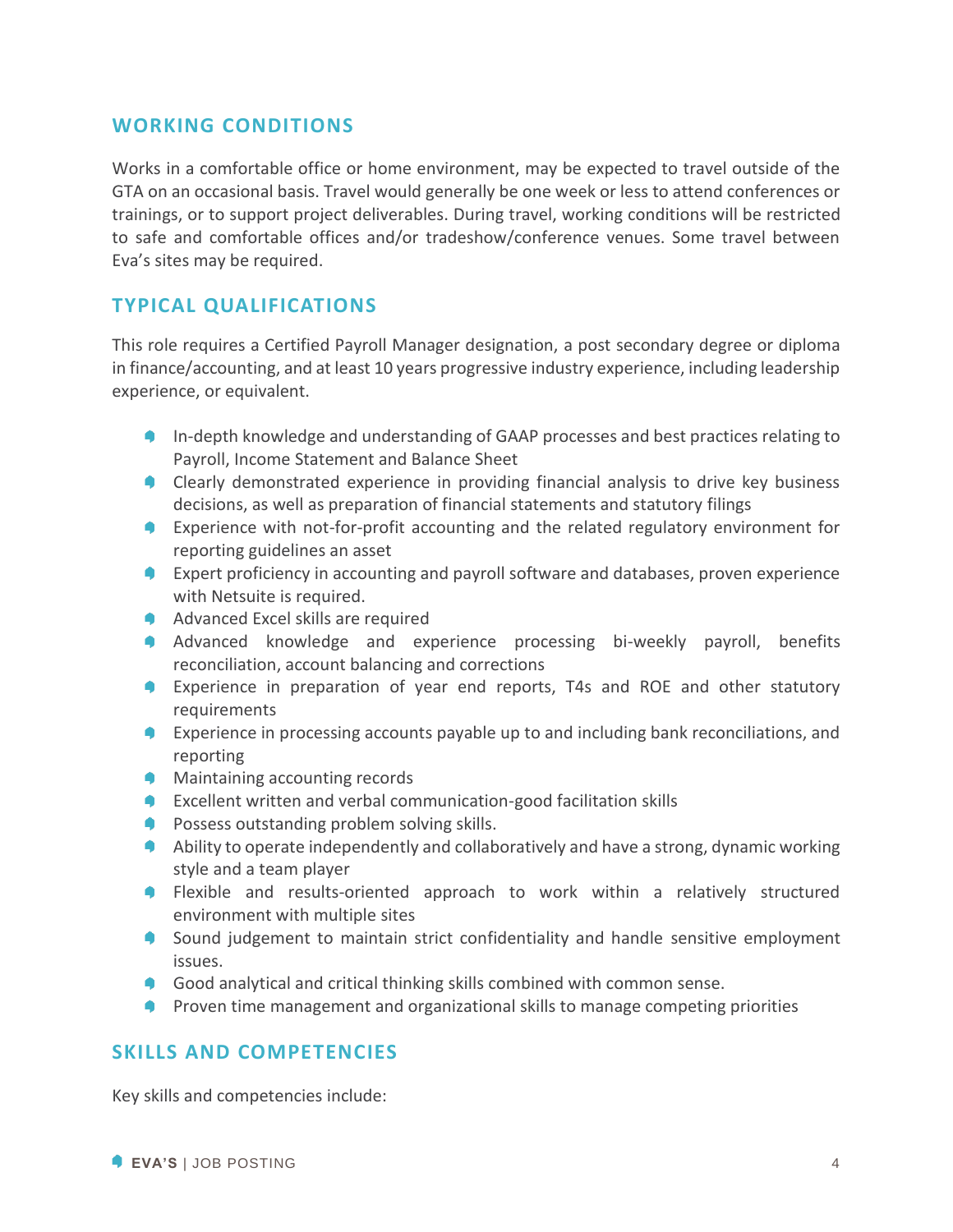- **Strong understanding of all application legislation and Generally Accepted Accounting** Principles
- **Strong organizational and time management skills**
- Strong facilitation and coaching skills
- **P** Demonstrated ability to understand financial issues withing the business context and make balanced recommendations and decisions.
- **P** Flexibility to work collaboratively, to facilitate others, and to take the lead and direct when necessary
- **Strong analytical and critical thinking skills**
- $\bullet$  Ability to build relationships build on trust and mutual respect

#### **APPLY**

Submit a cover letter and resume in one PDF document by **July 4, 2022** to **[careers@evas.ca](mailto:careers@evas.ca)**. Be sure to indicate **2022-51 Manager, Payroll & Accounting** in the title. No phone calls, please.

#### **CONDITIONS OF EMPLOYMENT**

The City of Toronto has put in place a mandatory vaccination directive for City-funded shelters, and Eva's is obligated to comply with this legislation as per our funding agreement. In view of this, new Eva's employees are required to be fully vaccinated against COVID-19 as a condition of hire. New Eva's employees will be required to provide proof of full vaccination status to the People and Culture team via an upload in ADP upon been granted access. This information will remain confidential and will not be disclosed to Eva's staff or management. New Eva's employees will be entitled to reasonable accommodation in accordance with human rights legislation.

Please note that as a condition of employment, the successful applicant must complete a Vulnerable Sector Screening Police Reference Check. Eva's would like to thank all applicants for their interest; however, only those selected for an interview will be contacted. In keeping with our ongoing efforts to represent the diversity of our community, we strongly encourage people from diverse groups to apply. In accordance with the Accessibility for Ontarians with Disabilities Act (AODA), Eva's provides accommodation, accessible formats, and communication supports for the interview upon request.

Eva's is strongly committed to a workforce that reflects the diversity of the populations we serve. We encourage applications from all qualified individuals including applicants from all cultures, racialized communities, abilities, diverse sexual and gender identities, and others who may contribute to the further diversification of ideas. We are committed to a selection process and work environment that is inclusive and barrier free.

Eva's has taken active steps to reduce the risk of transmission within our shelters, click here to learn what we are doing:<https://www.evas.ca/blog/covid-19-update/>